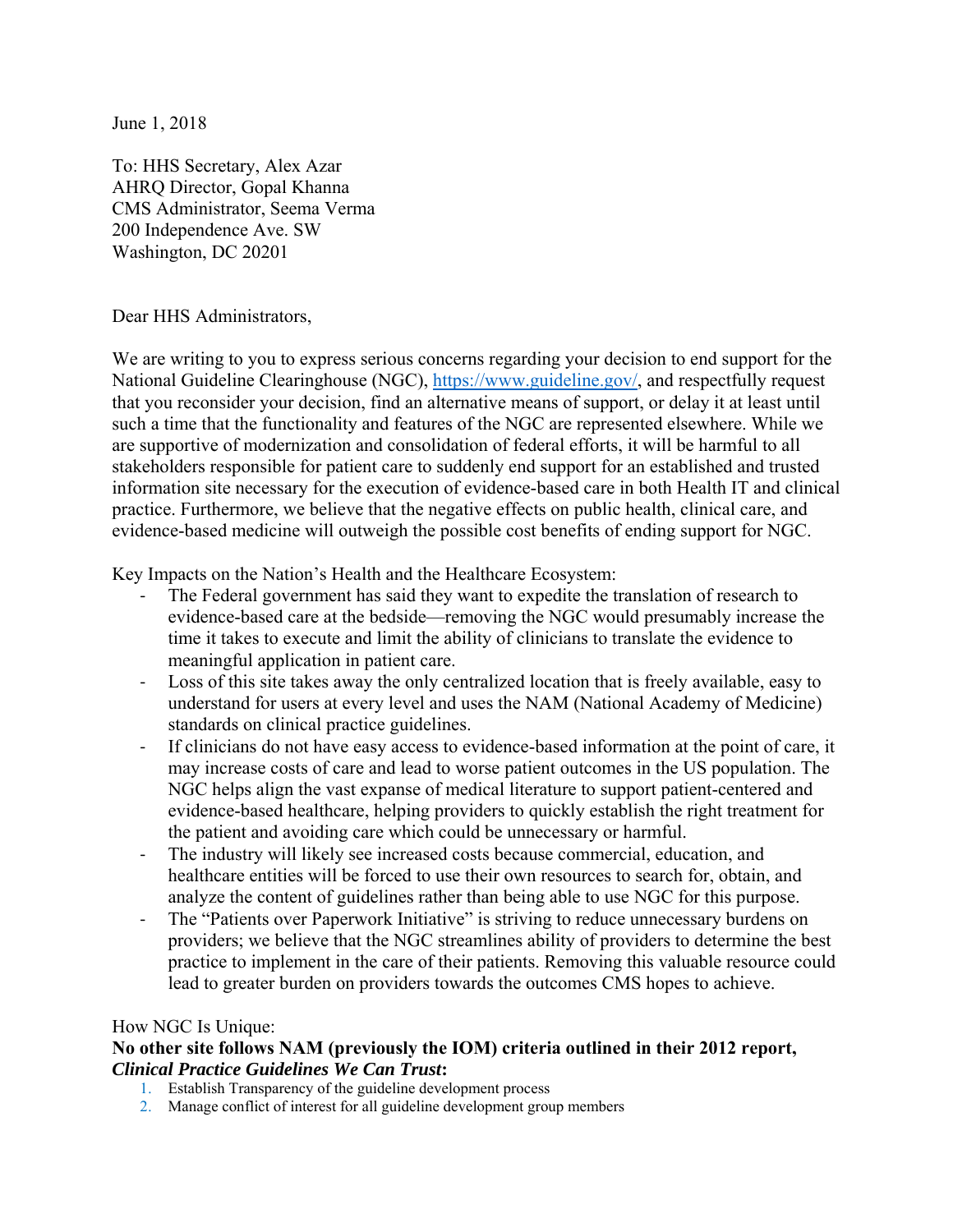- 3. Guideline Development Group composition and development should be diverse and include patients, patient advocates, providers, specialists and other stakeholders
- 4. To avoid bias, Guideline Development Groups and Systematic Review Writers should not intersect
- 5. Establish a process for Grading Strength of Evidence *and* Rating the Strength of Clinical Recommendations (systematic reviews given high grades for inclusion)
- 6. Articulation of Clinical Recommendations should be clear and understandable
- 7. Establish an external Review Process
- 8. Establish 3-5 year Update / Review process

**NGC accelerates the translation of evidence** by requiring a translation plan for all newly posted guidelines. This is a concerted accelerant in the effort to bring guidelines to the bedside faster. Because the NGC synthesizes and summarizes evidence and guidelines, it provides a service to busy clinicians and trainees to help them maintain the standard of care. The NGC, in practice, reinforces and augments the HHS National Quality Strategy and the CMS Quality Strategy.

## **Why Patients, Providers and Other Stakeholders use the NGC and Impact of Its Loss:**

- Patients and the general public: utilize this site for understanding their clinical conditions because it is free, centralized, accessible and understandable. In contrast to sites located through a commercial search engine where information is likely to be biased or unreliable, NCG information is well-vetted—**loss of this site may lead to negative health effects and increased health costs through lack of access to patientappropriate and trustworthy clinical information**
- ‐ **Educators and healthcare students:** Physicians, nurses, pharmacists, and allied health professionals in training are encouraged by educators to use the NGC as a source of truth for learning about a health topic and also to compare guidance where there are many conflicting sources of information.
- ‐ **Health professionals:** Physicians, nurses, pharmacists, and allied health professionals **use NGC to identify the optimal approach to treatment in a given condition or disease/treatment process.** Guidelines include information on etiology, testing, diagnosis, treatment and prognosis and have a required review period of every 5 years.
- ‐ **Clinical organizations:** NGC provides a strict vetting and verification platform for organizations to submit and maintain guideline content for public and multidisciplinary stakeholder use, **which raises the value and improves dissemination of content that they fund and create.**
- ‐ **Researchers:** allows for a high-level environmental scan of evidence for point of care practices and **gives information on gaps in evidence that could be a focus for future research.**
- ‐ **Consumer health librarians:** provide vetted information from the NGC and other sources to patients and other members of the community to support their health and wellness information needs.
- ‐ **Medical librarians:** provide clinicians, clinicians in training, healthcare educators, and researchers carefully selected relevant information, including that from the NGC, to meet their health sciences information needs.
- **Vendors:** obtain information about evidence base, workflow and clinical guidelines for **inclusion in electronic systems, including programming of clinical decision support mechanisms.**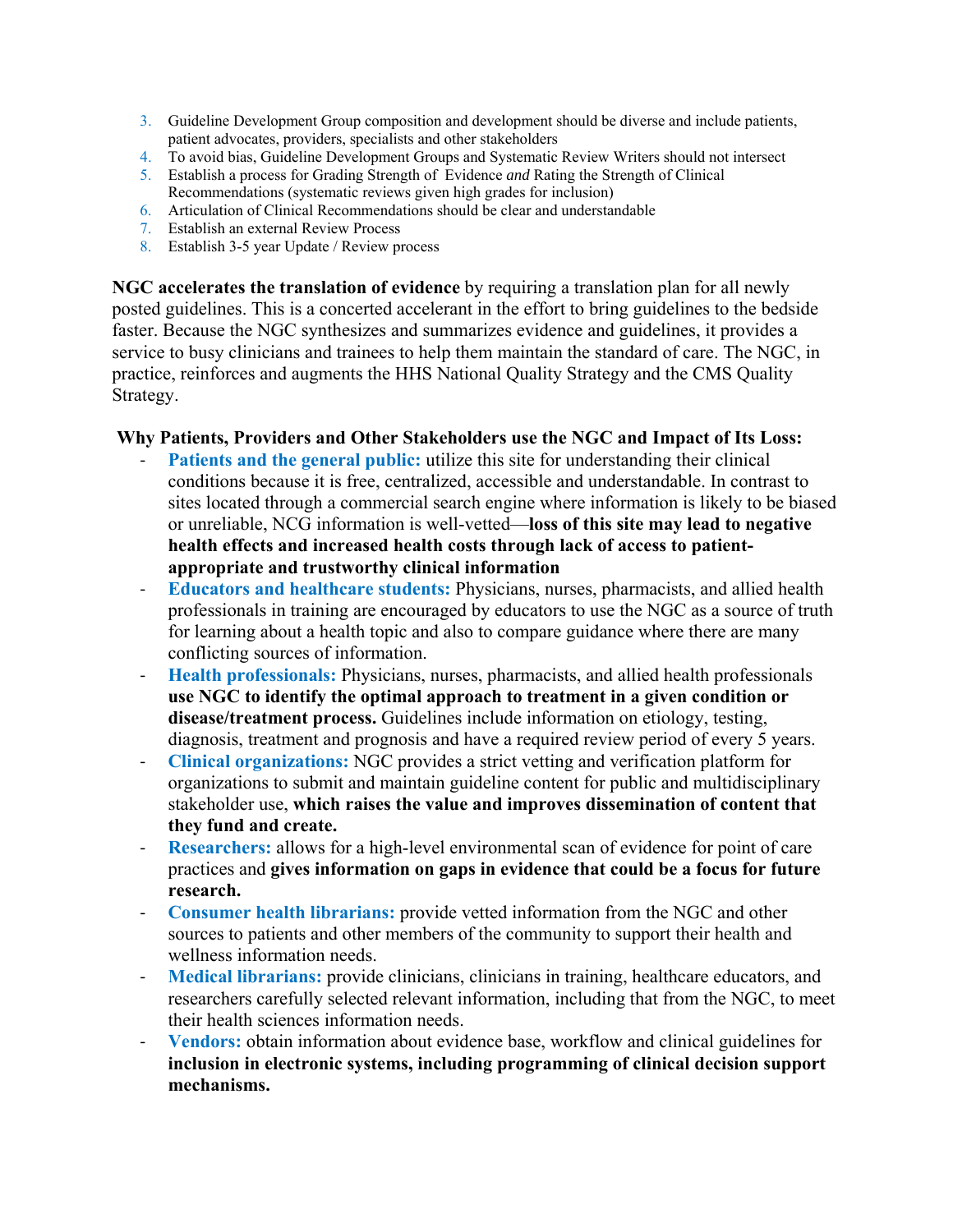- ‐ **Measure developers:** Rely on the NGC for environmental scans of evidence and up to date clinical information **for improved health care measure development.**
- ‐ **Government:** currently provides an established platform with the strictest standards for guideline acceptance and posting and **saves costs and time in creating new sites that would duplicate NGC efforts.**

**To prevent the closure of NGC from harming the application of evidence-based medicine in practice, we ask:** 

- ‐ **that the federal government continue support for NGC's current platform of guideline vetting and posting indefinitely, or until a new site has been established and tested that uses the same guideline verification standards with equivalent or better value to the array of healthcare stakeholders described above.**
- ‐ **that ongoing funding for NGC (or a new replacement site) should be a protected budget line item to avoid this problem in future years.**
- ‐ **that HHS reconsider the value of the NGC to patients and providers and attempt to understand better its established high standards, who uses it for what purpose, and what value that adds to the healthcare community.**

We believe AHRQ has successfully developed and implemented the NGC site and guideline process, but if HHS sees a need to consolidate, we suggest that such a site could be hosted alternatively at CMS, NIH, or even at an external but content-neutral location. In any case, NGC's format, functionality, and content must be maintained until those requirements are met. We would further argue against management by a "for profit" entity, where organizations pay to post guidelines, as this would automatically cause perceived bias of information.

We appreciate the ongoing efforts of HHS to respond to the needs of the clinical, research, patient, and health IT communities through their attempts to accelerate transfer of evidence, reduce the burden to find trustworthy clinical information, and re-center care around the patient. We hope that you will reconsider your decision to discontinue the National Guideline Clearinghouse to ensure that all healthcare stakeholders continue to have a transparent, evidencebased, centralized location to find and access state-of-the-art knowledge to support evidencebased practice.

| Douglas B. Fridsma, MD, PhD, FACP,         | Jennifer J Clark, SCT(ASCP)MB           |
|--------------------------------------------|-----------------------------------------|
| <b>FACMI</b>                               | Manager, Clinical Practice Guideline    |
| President and Chief Executive Officer      | Development                             |
| AMIA                                       | American Society for Clinical Pathology |
| American Academy of Physical Medicine and  | American Academy of Sleep Medicine      |
| Rehabilitation                             |                                         |
| Richard N. Shiffman, MD, MCIS              | Stanley M. Huff MD,                     |
| <b>Associate Director</b>                  | <b>CMIO</b>                             |
| <b>Yale Center for Medical Informatics</b> | Intermountain Healthcare                |
|                                            |                                         |

Sincerely,